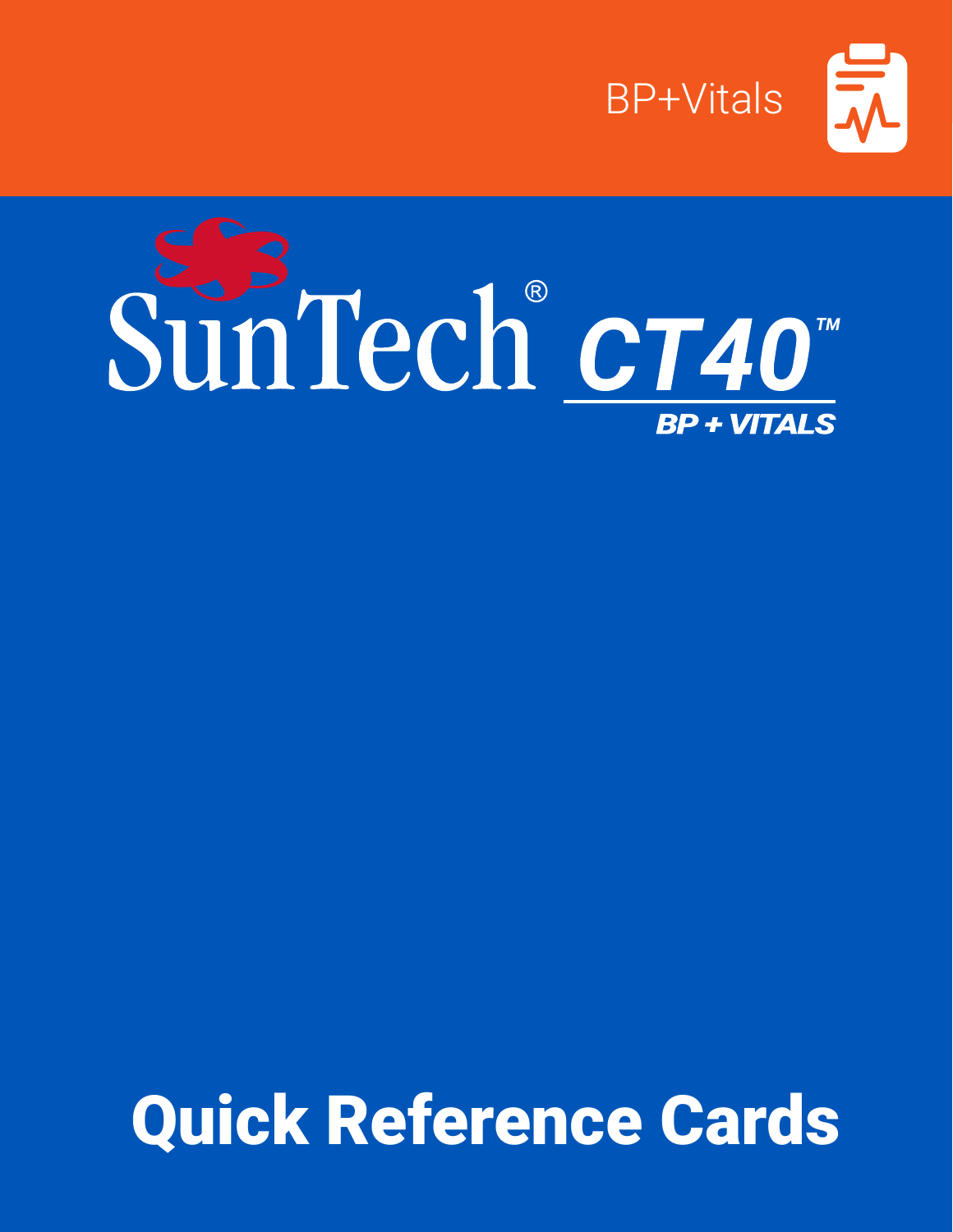# $1$  and the contract of the contract of the contract of the contract of the contract of the contract of the contract of the contract of the contract of the contract of the contract of the contract of the contract of the c



# Memory Button

- Short Press: Save measurement(s).
- Long Press (Hold 4 seconds): Access saved readings *(See pages 7-10 for more information.)*

g

# Toggle Mode Button

- Short Press: Locate and choose between Automatic BP Mode, Averaging Mode and Auscultatory Sphyg (Manual) Mode.
- Long Press (Hold 4 seconds): Switch between pediatric or adult mode.

*(See pages 4-6 for more information.)*

# **Buttons and Knob Functions Buttons and Knob Functions** (continued)



# Start/Stop Button

• Press this button to start or stop a BP measurement.



### Home Button

• Press this button to return to the main display.



# Selection Knob

This round knob rotates clockwise and counterclockwise and can be pressed to select different options on the device. This can also be used to change parameters and to make selections such as adult or pediatric mode.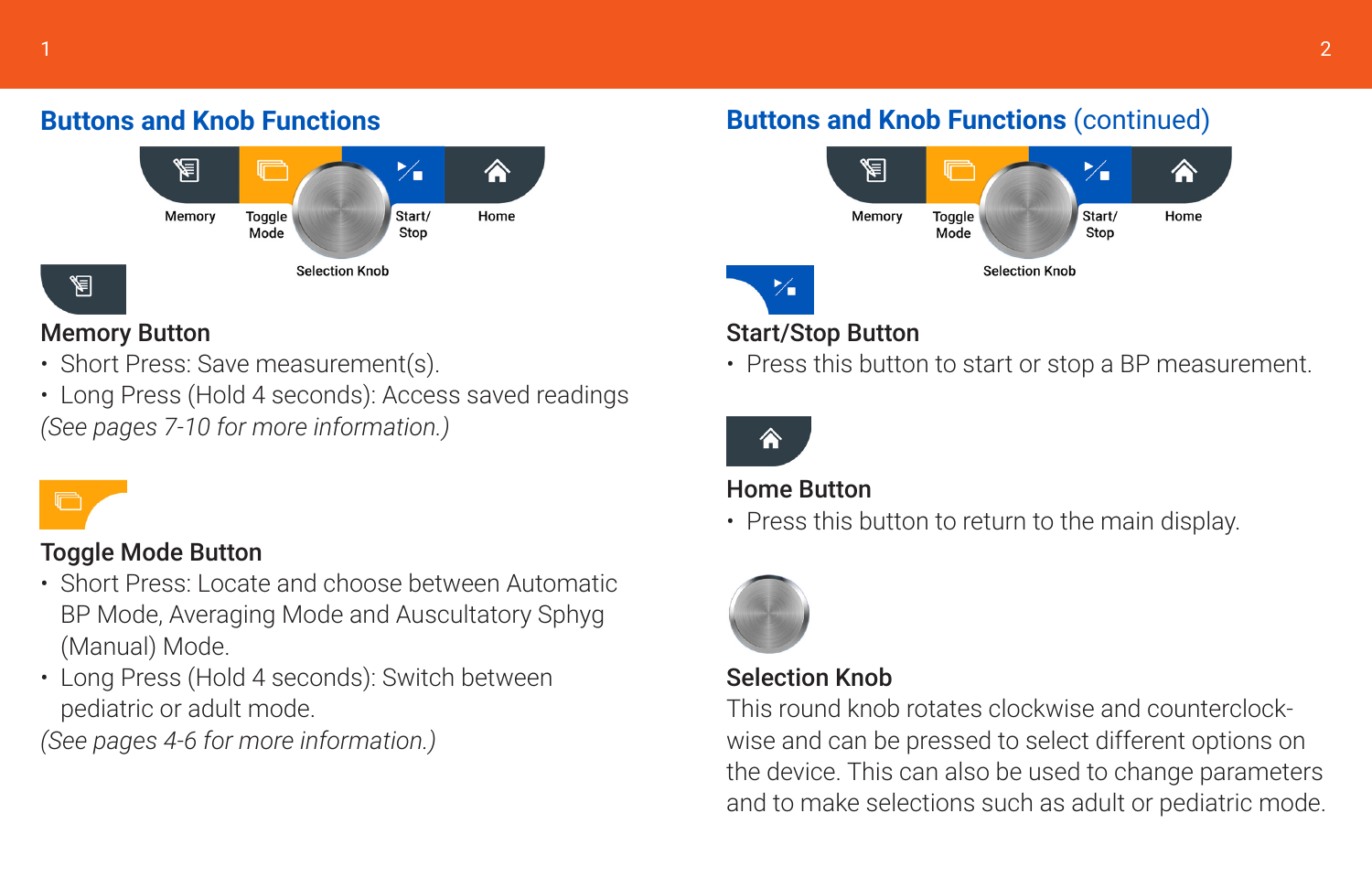# **Single Measurement BP**

Make sure the screen is set as shown here.



- Ensure values are cleared from display as shown above.
- Press Start/Stop Button ...
- Inflate/deflate cycle begins automatically and continues until results are displayed.
- A long beep will sound to indicate measurement is complete.
- Press the Start/Stop Button to stop a BP measurement in progress if necessary.

# **Auscultatory SphygMode**

Make sure the screen is set as shown here.



- Select max pressure. Rotate the Selection Knob and press.
- Place stethoscope over artery.
- Press Start/Stop > Button to inflate cuff automatically.
- Similar to an analog sphyg gauge, the display shows current cuff pressure. When cuff reaches max pressure, deflation will begin automatically.
- Listen for K-sounds while watching displayed pressure. Note SYS and DIA.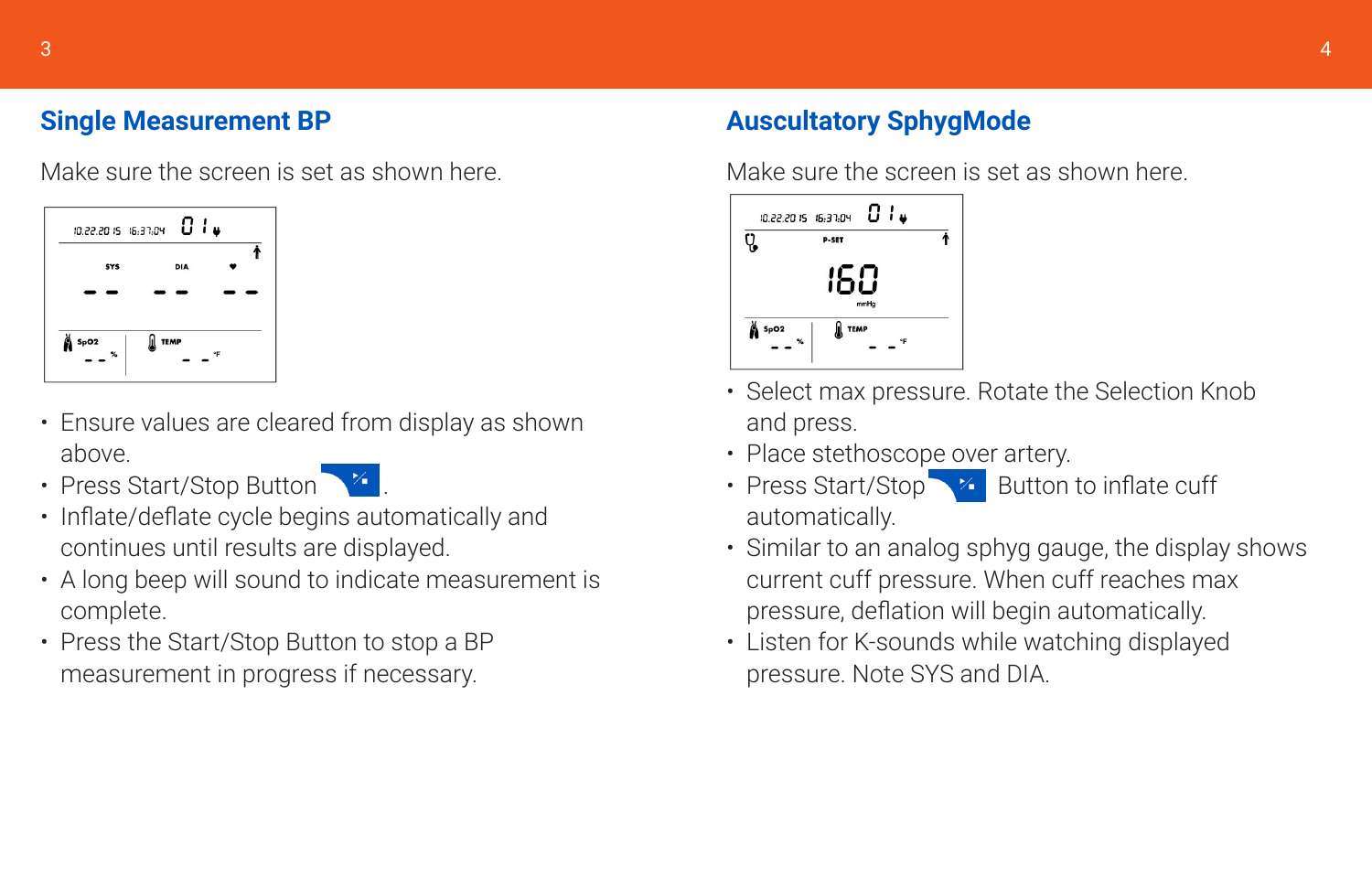# **Averaging Mode**

Make sure the screen is set as shown here.



When selecting this mode, the averaging indicator  $\mathbf{N}$  = will flash to let you decide how many readings they would like averaged.

- Select number of readings by rotating the Selection Knob.
- Push the Selection Knob to set the number of readings.
- When the minute flashes:  $\check{\mathcal{O}}$ 
	- Select the number of minutes prior to the initial reading by using the Selection Knob.
- Select the time between measurements by rotating the Selection Knob $\mathcal{D}$
- Press the knob 1 time once the desired selection has been displayed.
- The timer will then count down the seconds until the first reading begins.
- After all measurements are taken and averaged, the results will be displayed.
- A long beep will sound to indicate averaging is complete.

# **Saving Readings Without EMR Connectivity**

The SunTech CT40 does not have to be connected to an EMR system to save measurements. You can easily save them to the device's own memory.

- With the patient's current measurements displayed on the screen, press the Memory Button  $\Box$  for less than 4 seconds.
- The Check icon  $\sqrt{ }$  and the Memory icon  $\sqrt{ }$  will flash on and off 2 times.
- If the display turns to a blank screen/show, null values, and the Check Mark icon flashes 2 more times, this verifies the measurements are successfully stored to the device's memory.

#### *Note: The CT40 does not autosave. You must save the measurement to the memory after each reading.*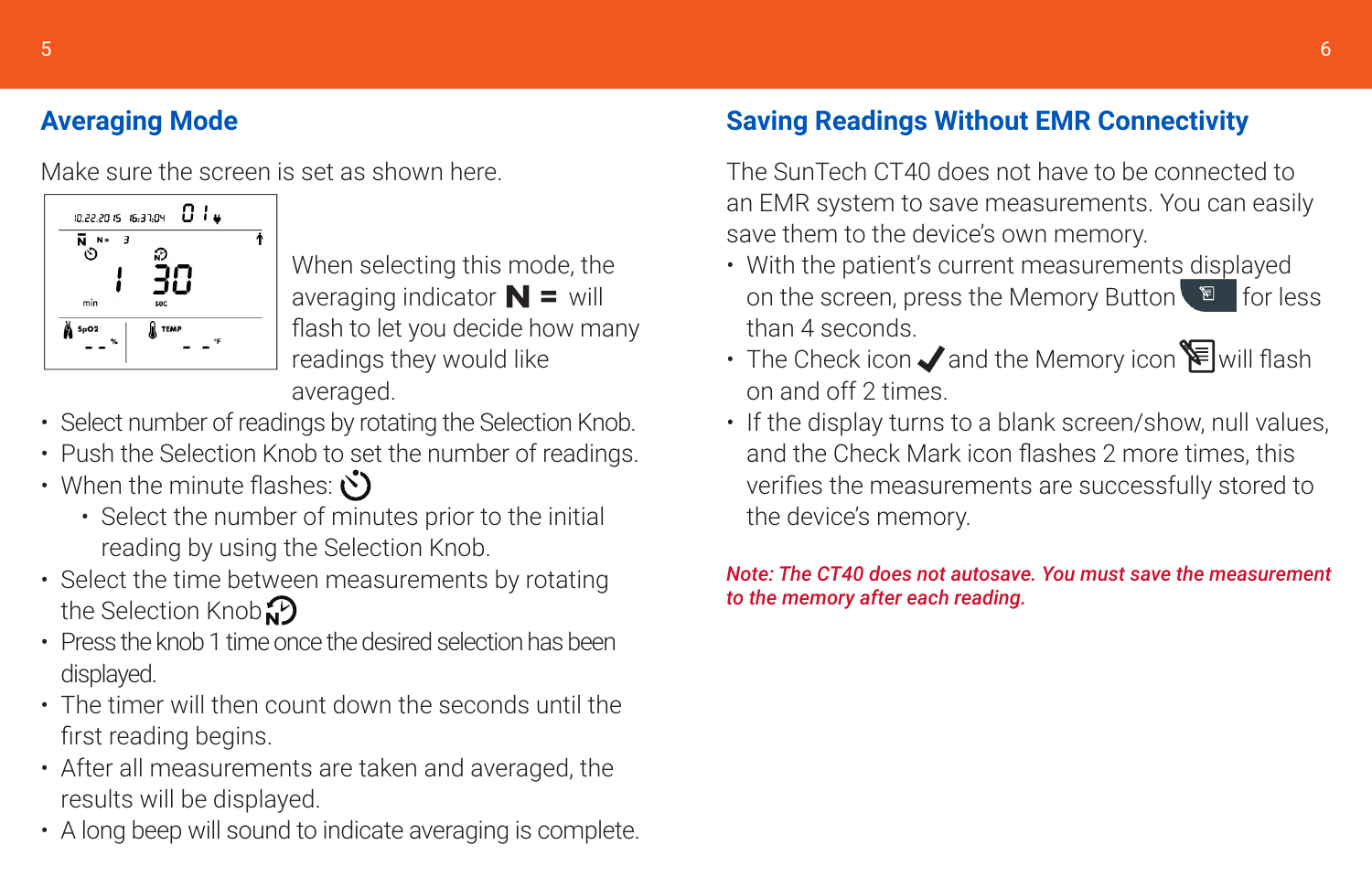# **Saving Readings With EMR Connectivity**

Technicians may have already connected the SunTech CT40 to your facility's EMR system. If so, you can easily send measurements directly to the EMR.

- With the patient's current measurements displayed on the screen, press the Memory Button  $\Box$  The EMR icon and Check Mark Icon  $EMR \blacktriangleleft$  will begin flashing.
- Press the Selection Knob to send the data to the EMR.
- If the measurements are delivered to the EMR successfully, you will see the EMR Message icon and the Check Mark icon  $\blacktriangledown$  flash 4 times.

To store the displayed measurements in the device memory without sending to the EMR:

- Press the Memory Button
- While the EMR and Check icons are flashing, turn the Selection Knob until the X Icon $\mathsf{X}$  is displayed.
- Press the Selection Knob.
- The measurements will be saved to the device's memory only.

*Note: The CT40 does not autosave. You must save the measurement to the memory after each reading.*

# **Adult Mode to Pediatric Mode**

Adult BP Mode icon **Pediatric BP Mode icon** 

- Hold the Toggle Mode button  $\Box$  down for 4 seconds until the adult or pediatric icons start blinking.
- Turn the Selection Knob in either direction to select the desired icon.
- Once you have selected the intended mode, press the Selection Knob to finalize this selection.

*Note: Adult and Pediatric mode can be used in conjunction with any type of measurement mode.*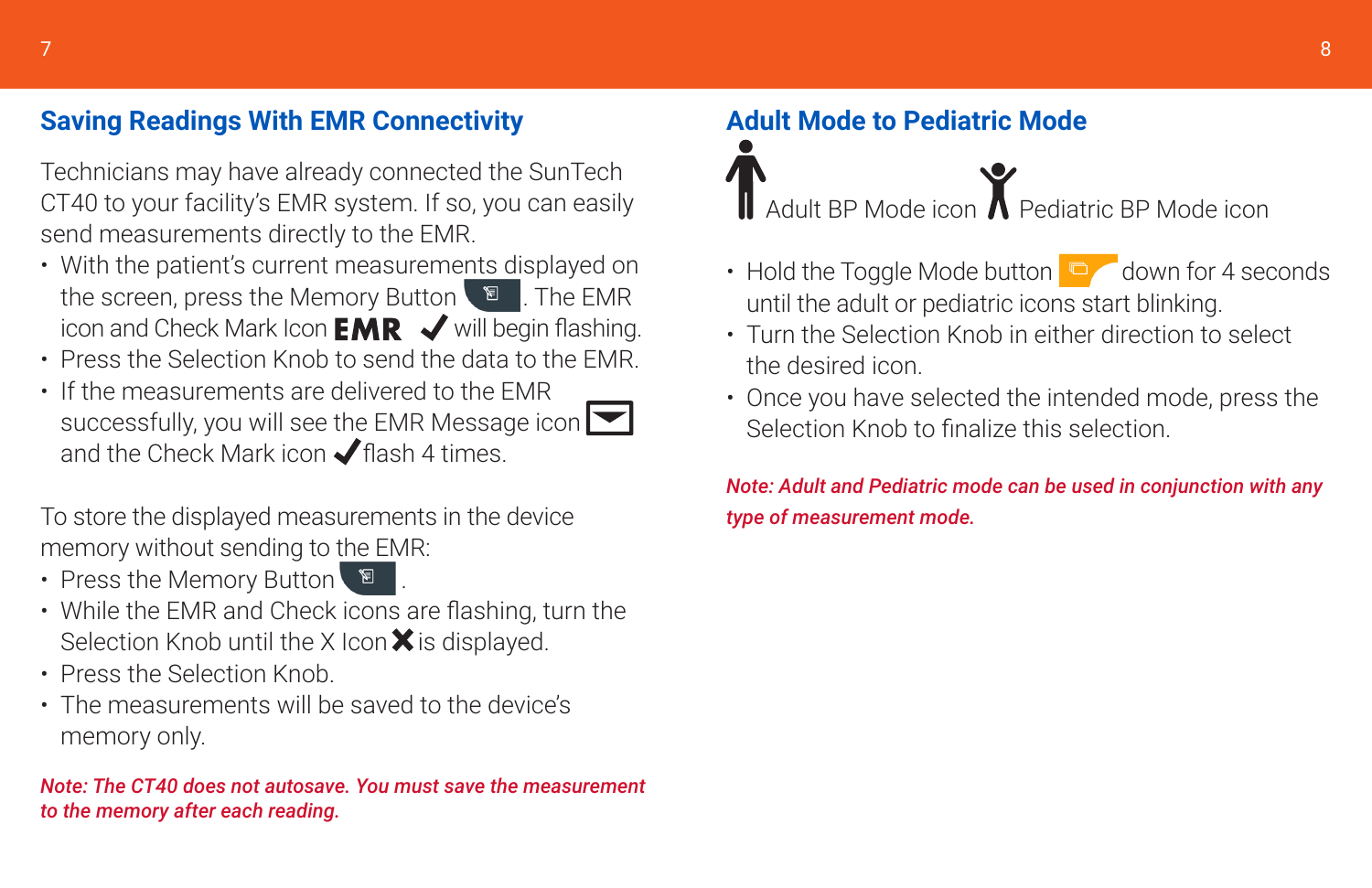# **Accessing Saved Measurements**

- Press and hold the Memory Button  $\Box$  on the front of the device for 4 seconds, then press the Selection Knob. Readings number and selection knob ring will flash. You will then be able to use the Selection Knob to scroll through prior readings.
- Press the Memory Button or the Home Button to exit Memory Mode.

# **Deleting Saved Measurements**

#### To clear a single measurement from memory:

- Press the Selection Knob while in Memory Mode.
- The Memory Delete icon  $\bigwedge^2$  and the Check icon  $\bigvee$  will flash, along with the Memory Identifier number.
- Ensure you are viewing the measurement you wish to delete.
- Press the Selection Knob to delete that measurement. Rotate the knob clockwise until the X icon  $\mathsf{\mathbf{\times}}$  flashes and then press to cancel the deletion.

To **clear all** measurement values from memory:

- Press and hold the Memory Button  $\Box$  for less than 3 seconds. Continue holding the memory button while simultaneously pressing the selection knob.
- The Memory Delete icon  $\bigwedge^{\bullet}$  and Check icon  $\checkmark$  will flash in sync with the Memory icon  $\leftarrow$  and the Selection Knob. All other values on the screen will be blank.
- Press the Selection Knob again to delete all measurements. Rotate the knob clockwise until the X icon  $\mathsf{\mathbf{\times}}$  flashes and press the Selection Knob to cancel the deletion.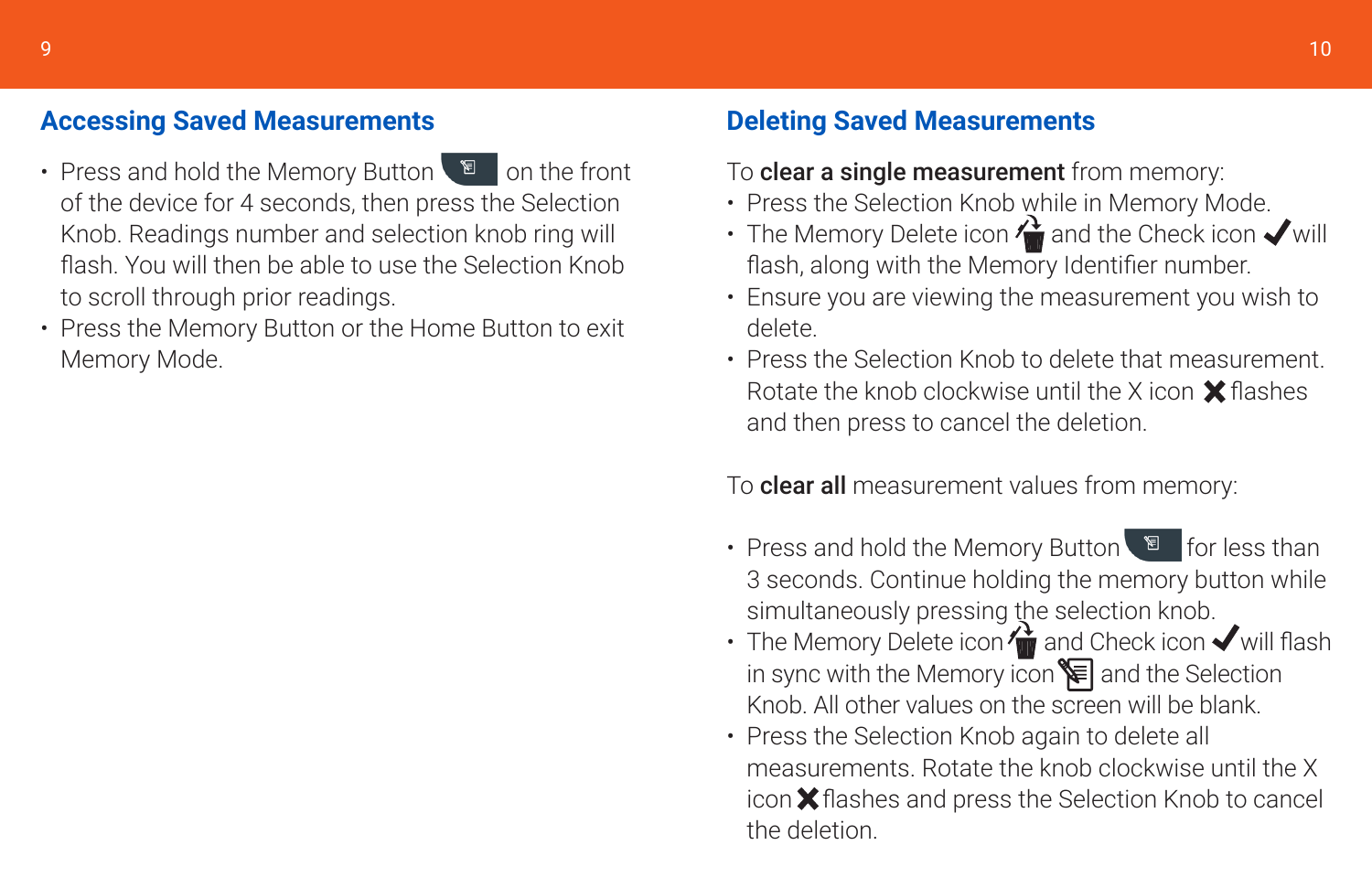# **Common Status Codes for Blood Pressure**

If the SunTech CT40 has a problem taking a measurement, you may see a code on the display screen. The  $\bigwedge$  will flash when the blood pressure measurement is shown, while displaying the code.

Common corrective actions are suggested below:

#### Cuff/Patient Check:

- Check that the cuff is in the correct position.
- Check that the cuff is properly tightened.
- Check that there is no excessive clothing or pressure between the arm and the cuff.
- Check that the cuff being used is the correct size.
- Ensure that the patient is not moving excessively.
- Once you have completed these checks, try taking another BP reading.

Equipment Check:

• Ensure that the hose has no sharp bends or is pinched.

### **Common Status Codes for Temperature**

If the SunTech CT40 has a problem taking a measurement, you may see a code on the display screen. The  $\bigwedge$  will flash when the temperature measurement is shown, while displaying the code.

Common corrective actions are suggested below:

Touchless IR:

- Make sure that the patient has been at rest for a few minutes.
- If the patient has been in a cold environment, make sure that he/she has acclimated to the indoor temperature.
- If this does not work, power off and repower on the CT40. Retry reading.
- If this does not work, replace the Temp option, or call SMI Customer Service.

#### FILAC:

- FILAC: Make sure that the patient has not had any warm beverages recently (oral).
- Remove and then replace the probe in the well. Retry reading.
- If does not work, power off and repower on the CT40.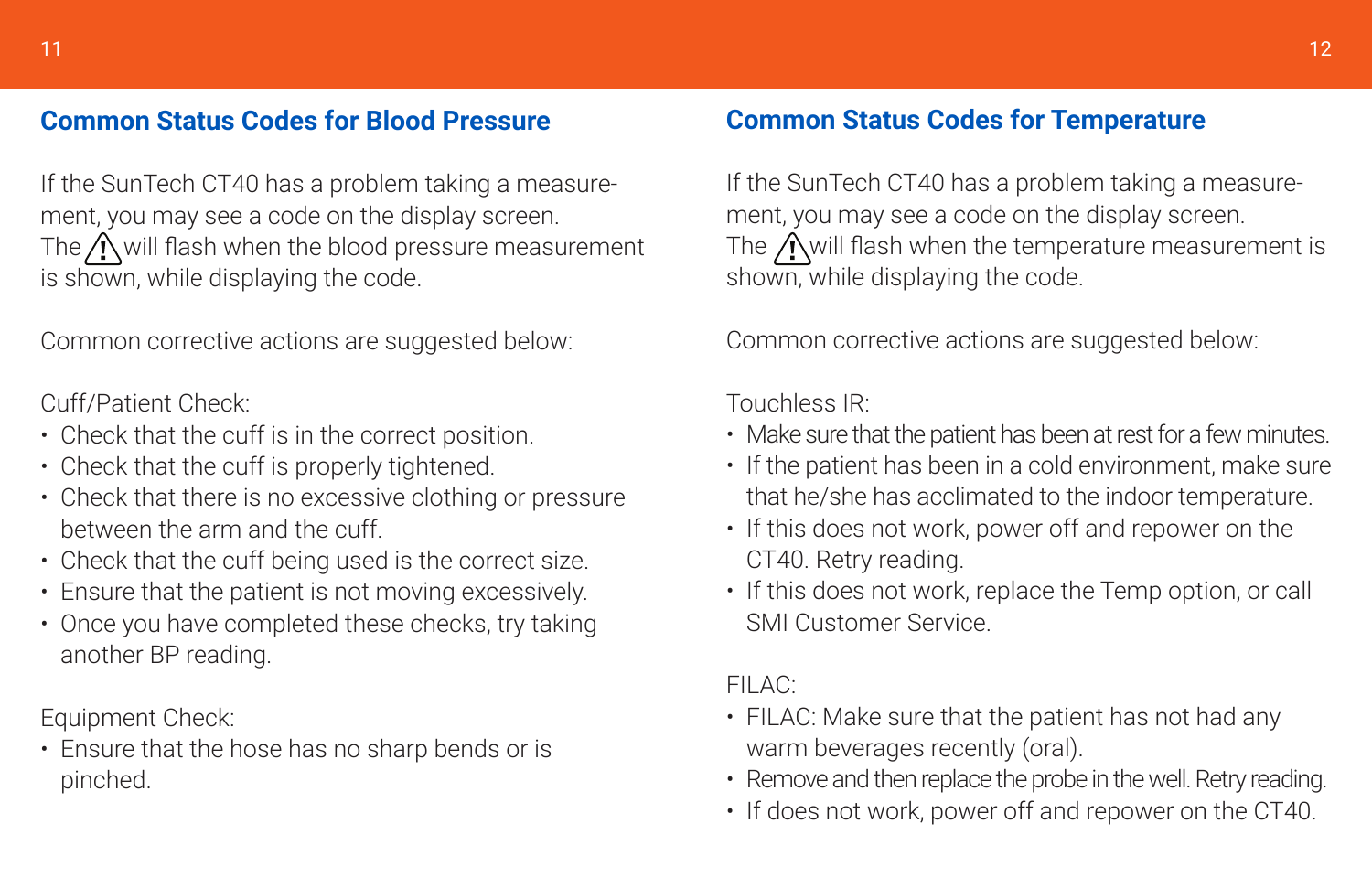# **Common Status Codes for SpO<sub>2</sub>**

If the SunTech CT40 has a problem taking a measurement, you may see a code on the display screen. The  $\Delta$  will flash when the SpO<sub>2</sub> measurement is shown, while displaying the code.

- Remove the sensor from the patient, and ensure proper sensor positioning.
- Place on opposite hand or alternate site.
- Avoid fingers with nail polish or artificial nails.
- Attempt a new measurement ensuring proper protocol in section 7 of the SunTech CT40 User Manual.
- If does not work, power off and repower on the CT40. Retry reading

# **Printing Results with Optional Thermal Printer**

To print the information currently displayed on the CT40 screen, press the print button  $\blacksquare$  on the optional thermal printer

Please ensure that the green LED is lit and unblinking (see below) before printing.



Reset Print